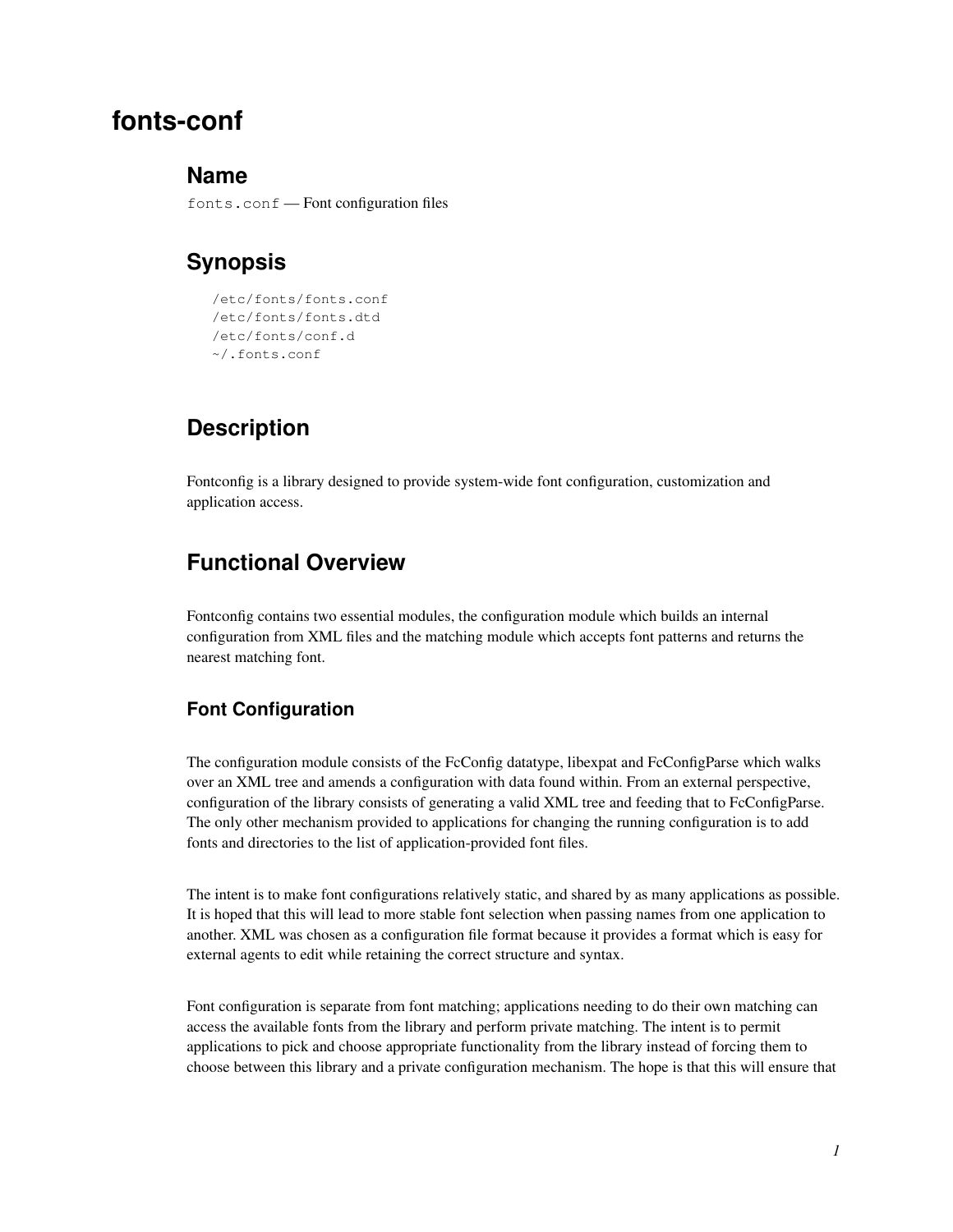configuration of fonts for all applications can be centralized in one place. Centralizing font configuration will simplify and regularize font installation and customization.

### **Font Properties**

While font patterns may contain essentially any properties, there are some well known properties with associated types. Fontconfig uses some of these properties for font matching and font completion. Others are provided as a convenience for the applications' rendering mechanism.

| Property       | Type        | Description                                       |
|----------------|-------------|---------------------------------------------------|
| family         | String      | Font family names                                 |
| familylang     | String      | Languages corresponding to each family            |
| style          | String      | Font style. Overrides weight and slant            |
| stylelang      | String      | Languages corresponding to each style             |
| fullname       | String      | Font full names (often includes style)            |
| fullnamelang   | String      | Languages corresponding to each fullname          |
| slant          | Int         | Italic, oblique or roman                          |
| weight         | Int         | Light, medium, demibold, bold or black            |
| size           | Double      | Point size                                        |
| width          | Int         | Condensed, normal or expanded                     |
| aspect         | Double      | Stretches glyphs horizontally before hinting      |
| pixelsize      | Double      | Pixel size                                        |
| spacing        | Tnt.        | Proportional, dual-width, monospace or charcell   |
| foundry        | String      | Font foundry name                                 |
| antialias      | <b>Bool</b> | Whether glyphs can be antialiased                 |
| hinting        | Bool        | Whether the rasterizer should use hinting         |
| hintstyle      | Int         | Automatic hinting style                           |
| verticallayout | Bool        | Use vertical layout                               |
| autohint       | Bool        | Use autohinter instead of normal hinter           |
| qlobaladvance  | <b>Bool</b> | Use font global advance data                      |
| file           | String      | The filename holding the font                     |
| index          | Int         | The index of the font within the file             |
| ftface         |             | FT_Face Use the specified FreeType face object    |
| rasterizer     | String      | Which rasterizer is in use                        |
| outline        | Bool        | Whether the glyphs are outlines                   |
| scalable       | Bool        | Whether glyphs can be scaled                      |
| scale          | Double      | Scale factor for point->pixel conversions         |
| dpi            | Double      | Target dots per inch                              |
| rgba           | Int         | unknown, rgb, bgr, vrgb, vbgr,                    |
|                |             | none - subpixel geometry                          |
| minspace       | Bool        | Eliminate leading from line spacing               |
| charset        |             | CharSet Unicode chars encoded by the font         |
| lang           | String      | List of RFC-3066-style languages this             |
|                |             | font supports                                     |
| fontversion    | Tnt.        | Version number of the font                        |
| capability     | String      | List of layout capabilities in the font           |
| embolden       | <b>Bool</b> | Rasterizer should synthetically embolden the font |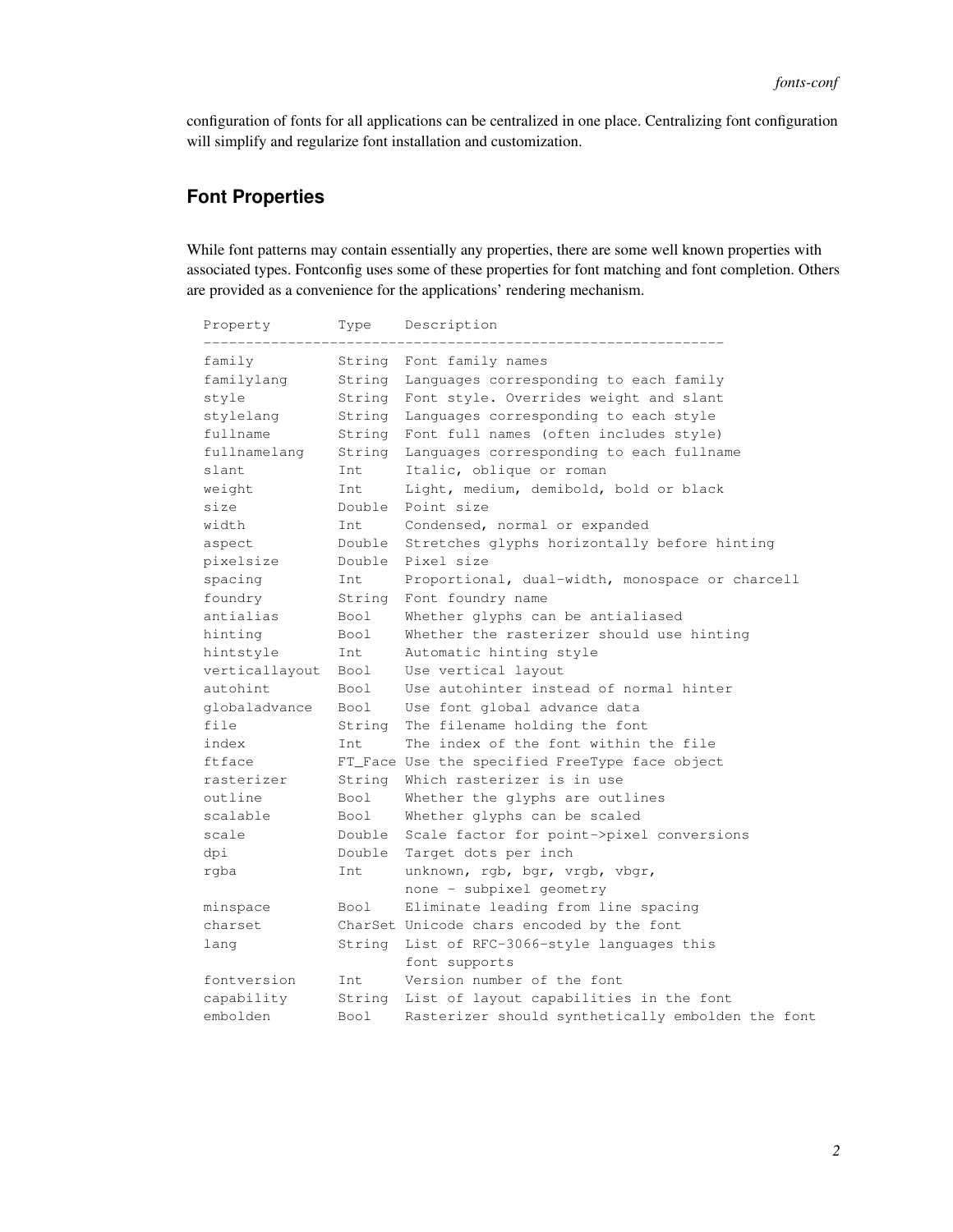### **Font Matching**

Fontconfig performs matching by measuring the distance from a provided pattern to all of the available fonts in the system. The closest matching font is selected. This ensures that a font will always be returned, but doesn't ensure that it is anything like the requested pattern.

Font matching starts with an application constructed pattern. The desired attributes of the resulting font are collected together in a pattern. Each property of the pattern can contain one or more values; these are listed in priority order; matches earlier in the list are considered "closer" than matches later in the list.

The initial pattern is modified by applying the list of editing instructions specific to patterns found in the configuration; each consists of a match predicate and a set of editing operations. They are executed in the order they appeared in the configuration. Each match causes the associated sequence of editing operations to be applied.

After the pattern has been edited, a sequence of default substitutions are performed to canonicalize the set of available properties; this avoids the need for the lower layers to constantly provide default values for various font properties during rendering.

The canonical font pattern is finally matched against all available fonts. The distance from the pattern to the font is measured for each of several properties: foundry, charset, family, lang, spacing, pixelsize, style, slant, weight, antialias, rasterizer and outline. This list is in priority order -- results of comparing earlier elements of this list weigh more heavily than later elements.

There is one special case to this rule; family names are split into two bindings; strong and weak. Strong family names are given greater precedence in the match than lang elements while weak family names are given lower precedence than lang elements. This permits the document language to drive font selection when any document specified font is unavailable.

The pattern representing that font is augmented to include any properties found in the pattern but not found in the font itself; this permits the application to pass rendering instructions or any other data through the matching system. Finally, the list of editing instructions specific to fonts found in the configuration are applied to the pattern. This modified pattern is returned to the application.

The return value contains sufficient information to locate and rasterize the font, including the file name, pixel size and other rendering data. As none of the information involved pertains to the FreeType library, applications are free to use any rasterization engine or even to take the identified font file and access it directly.

The match/edit sequences in the configuration are performed in two passes because there are essentially two different operations necessary -- the first is to modify how fonts are selected; aliasing families and adding suitable defaults. The second is to modify how the selected fonts are rasterized. Those must apply to the selected font, not the original pattern as false matches will often occur.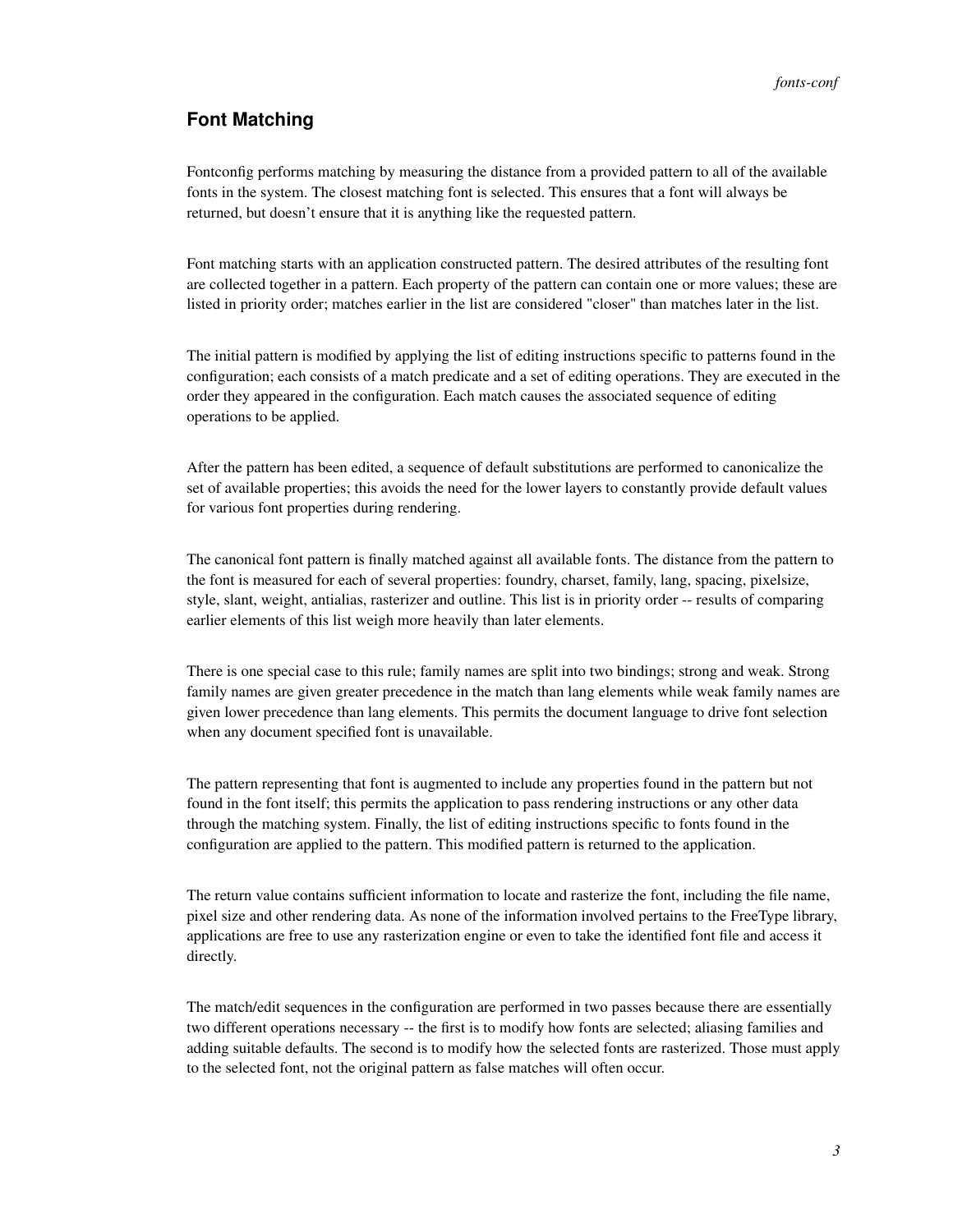### **Font Names**

Fontconfig provides a textual representation for patterns that the library can both accept and generate. The representation is in three parts, first a list of family names, second a list of point sizes and finally a list of additional properties:

```
<families>-<point sizes>:<name1>=<values1>:<name2>=<values2>...
```
Values in a list are separated with commas. The name needn't include either families or point sizes; they can be elided. In addition, there are symbolic constants that simultaneously indicate both a name and a value. Here are some examples:

| Name                       | Meaning                            |
|----------------------------|------------------------------------|
| $Times-12$                 | 12 point Times Roman               |
|                            |                                    |
| Times-12:bold              | 12 point Times Bold                |
| Courier: italic            | Courier Italic in the default size |
| Monospace: matrix=1 .1 0 1 | The users preferred monospace font |
|                            | with artificial obliquinq          |

The '\', '-', ':' and ',' characters in family names must be preceeded by a '\' character to avoid having them misinterpreted. Similarly, values containing '\', '=', '\_', ':' and ',' must also have them preceeded by a '\' character. The '\' characters are stripped out of the family name and values as the font name is read.

# **Debugging Applications**

To help diagnose font and applications problems, fontconfig is built with a large amount of internal debugging left enabled. It is controlled by means of the FC\_DEBUG environment variable. The value of this variable is interpreted as a number, and each bit within that value controls different debugging messages.

| Value          | Meaning                                        |
|----------------|------------------------------------------------|
|                | Brief information about font matching          |
| $\mathfrak{D}$ | Extensive font matching information            |
| 4              | Monitor match/test/edit execution              |
| 8              | Track loading of font information at startup   |
| 16             | Watch cache files being written                |
| 32             | Extensive cache file writing information       |
| 64             | (no longer in use)                             |
| 128            | Watch font files being scanned to build caches |
| 256            | Verbose font file scanning information         |
| 512            | Monitor fontconfig memory usage                |
| 1024           | Monitor which config files are loaded          |
|                |                                                |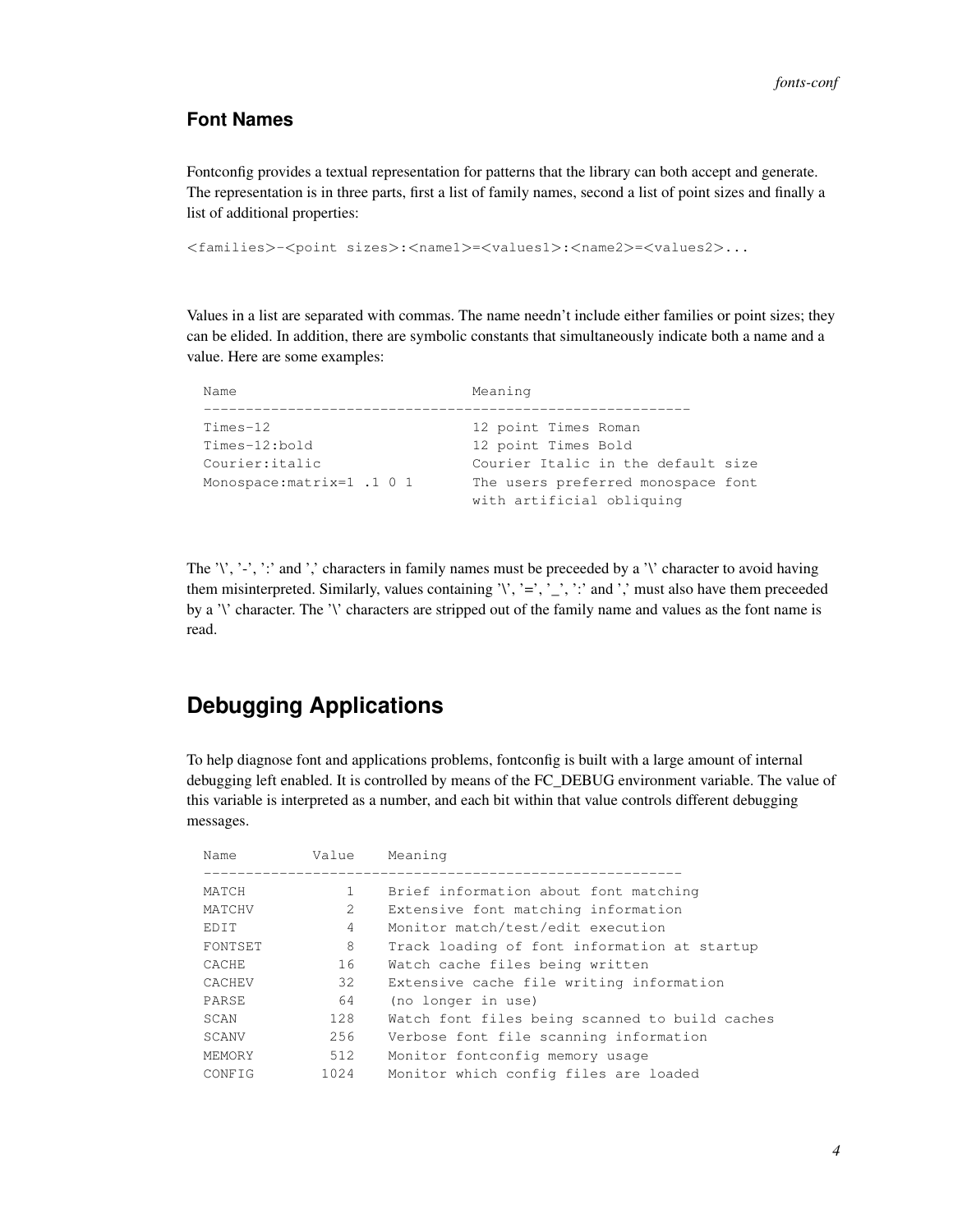LANGSET 2048 Dump char sets used to construct lang values OBJTYPES 4096 Display message when value typechecks fail

Add the value of the desired debug levels together and assign that (in base 10) to the FC\_DEBUG environment variable before running the application. Output from these statements is sent to stdout.

## **Lang Tags**

Each font in the database contains a list of languages it supports. This is computed by comparing the Unicode coverage of the font with the orthography of each language. Languages are tagged using an RFC-3066 compatible naming and occur in two parts -- the ISO 639 language tag followed a hyphen and then by the ISO 3166 country code. The hyphen and country code may be elided.

Fontconfig has orthographies for several languages built into the library. No provision has been made for adding new ones aside from rebuilding the library. It currently supports 122 of the 139 languages named in ISO 639-1, 141 of the languages with two-letter codes from ISO 639-2 and another 30 languages with only three-letter codes. Languages with both two and three letter codes are provided with only the two letter code.

For languages used in multiple territories with radically different character sets, fontconfig includes per-territory orthographies. This includes Azerbaijani, Kurdish, Pashto, Tigrinya and Chinese.

### **Configuration File Format**

Configuration files for fontconfig are stored in XML format; this format makes external configuration tools easier to write and ensures that they will generate syntactically correct configuration files. As XML files are plain text, they can also be manipulated by the expert user using a text editor.

The fontconfig document type definition resides in the external entity "fonts.dtd"; this is normally stored in the default font configuration directory (/etc/fonts). Each configuration file should contain the following structure:

```
<?xml version="1.0"?>
<!DOCTYPE fontconfig SYSTEM "fonts.dtd">
<fontconfig>
...
</fontconfig>
```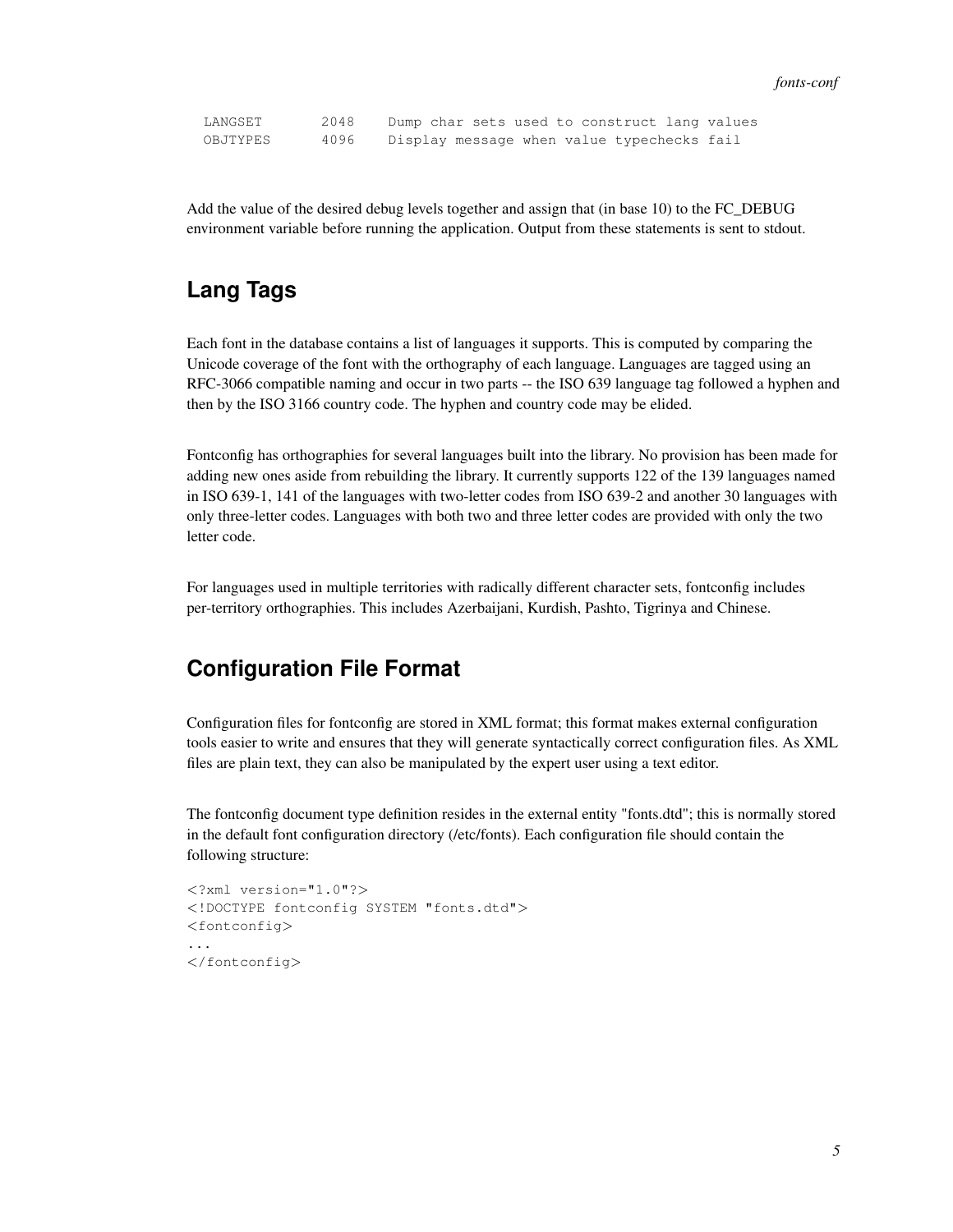#### <**fontconfig**>

This is the top level element for a font configuration and can contain  $\langle \text{dir}\rangle$ ,  $\langle \text{cache}\rangle$ ,  $\langle \text{include}\rangle$ ,  $<$ match $>$  and  $<$ alias $>$  elements in any order.

#### <**dir**>

This element contains a directory name which will be scanned for font files to include in the set of available fonts.

#### <**cache**>

This element contains a file name for the per-user cache of font information. If it starts with  $\sim$ , it refers to a file in the users home directory. This file is used to hold information about fonts that isn't present in the per-directory cache files. It is automatically maintained by the fontconfig library. The default for this file is "~/.fonts.cache-<version>", where <version> is the font configuration file version number (currently 2).

#### <**include ignore\_missing="no"**>

This element contains the name of an additional configuration file or directory. If a directory, every file within that directory starting with an ASCII digit (U+0030 - U+0039) and ending with the string ".conf" will be processed in sorted order. When the XML datatype is traversed by FcConfigParse, the contents of the file(s) will also be incorporated into the configuration by passing the filename(s) to FcConfigLoadAndParse. If 'ignore\_missing' is set to "yes" instead of the default "no", a missing file or directory will elicit no warning message from the library.

#### <**config**>

This element provides a place to consolidate additional configuration information.  $\langle \text{config} \rangle$  can  $\text{contain} < \text{blank} > \text{and} < \text{rescan} > \text{elements}$  in any order.

#### <**blank**>

Fonts often include "broken" glyphs which appear in the encoding but are drawn as blanks on the screen. Within the  $\langle$ blank $\rangle$  element, place each Unicode characters which is supposed to be blank in an <int> element. Characters outside of this set which are drawn as blank will be elided from the set of characters supported by the font.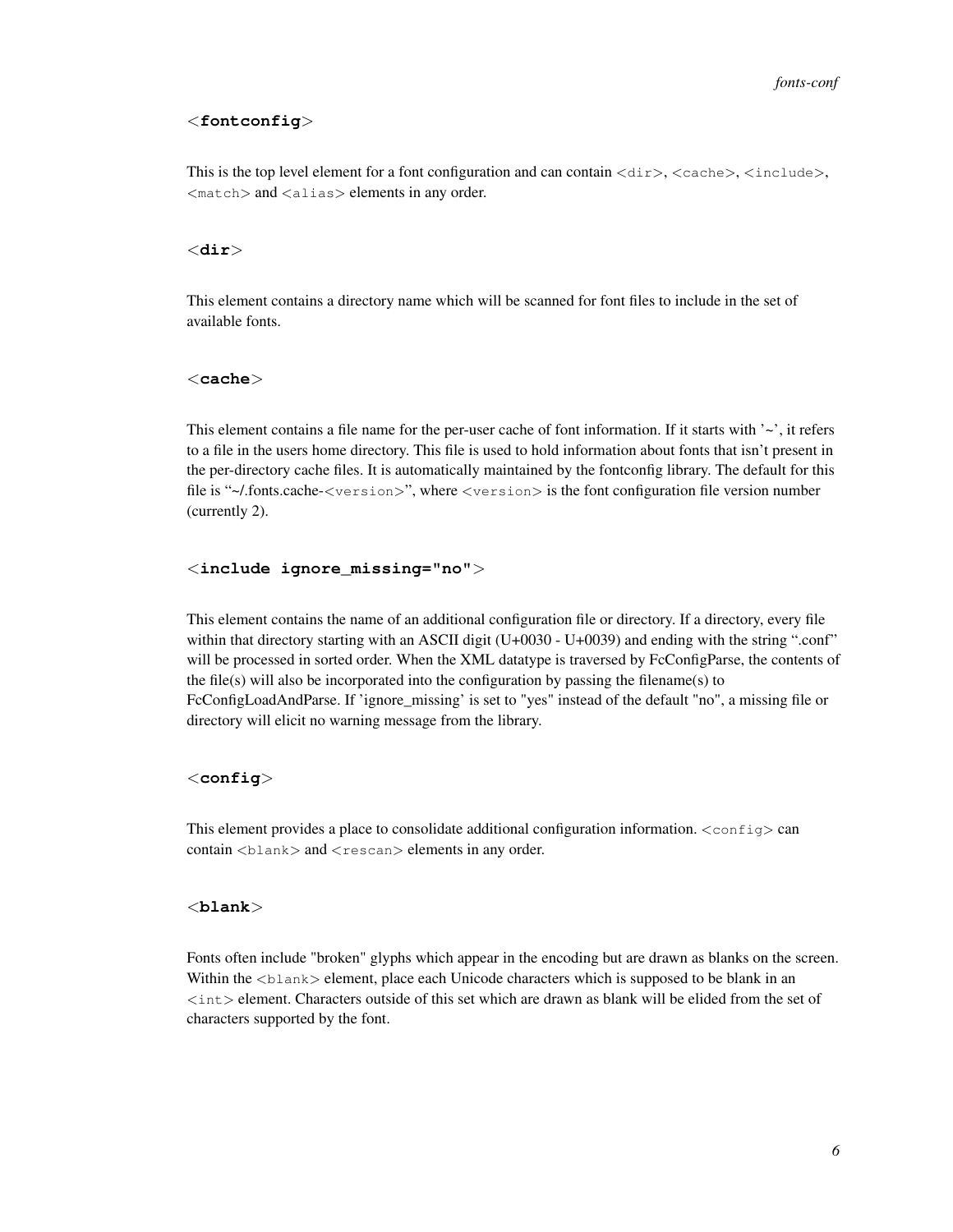#### <**rescan**>

The  $\zeta$  rescan $>$  element holds an  $\zeta$  int $>$  element which indicates the default interval between automatic checks for font configuration changes. Fontconfig will validate all of the configuration files and directories and automatically rebuild the internal datastructures when this interval passes.

#### <**selectfont**>

This element is used to black/white list fonts from being listed or matched against. It holds acceptfont and rejectfont elements.

#### <**acceptfont**>

Fonts matched by an acceptfont element are "whitelisted"; such fonts are explicitly included in the set of fonts used to resolve list and match requests; including them in this list protects them from being "blacklisted" by a rejectfont element. Acceptfont elements include glob and pattern elements which are used to match fonts.

#### <**rejectfont**>

Fonts matched by an rejectfont element are "blacklisted"; such fonts are excluded from the set of fonts used to resolve list and match requests as if they didn't exist in the system. Rejectfont elements include glob and pattern elements which are used to match fonts.

#### <**glob**>

Glob elements hold shell-style filename matching patterns (including ? and \*) which match fonts based on their complete pathnames. This can be used to exclude a set of directories (/usr/share/fonts/uglyfont\*), or particular font file types (\*.pcf.gz), but the latter mechanism relies rather heavily on filenaming conventions which can't be relied upon. Note that globs only apply to directories, not to individual fonts.

#### <**pattern**>

Pattern elements perform list-style matching on incoming fonts; that is, they hold a list of elements and associated values. If all of those elements have a matching value, then the pattern matches the font. This can be used to select fonts based on attributes of the font (scalable, bold, etc), which is a more reliable mechanism than using file extensions. Pattern elements include patelt elements.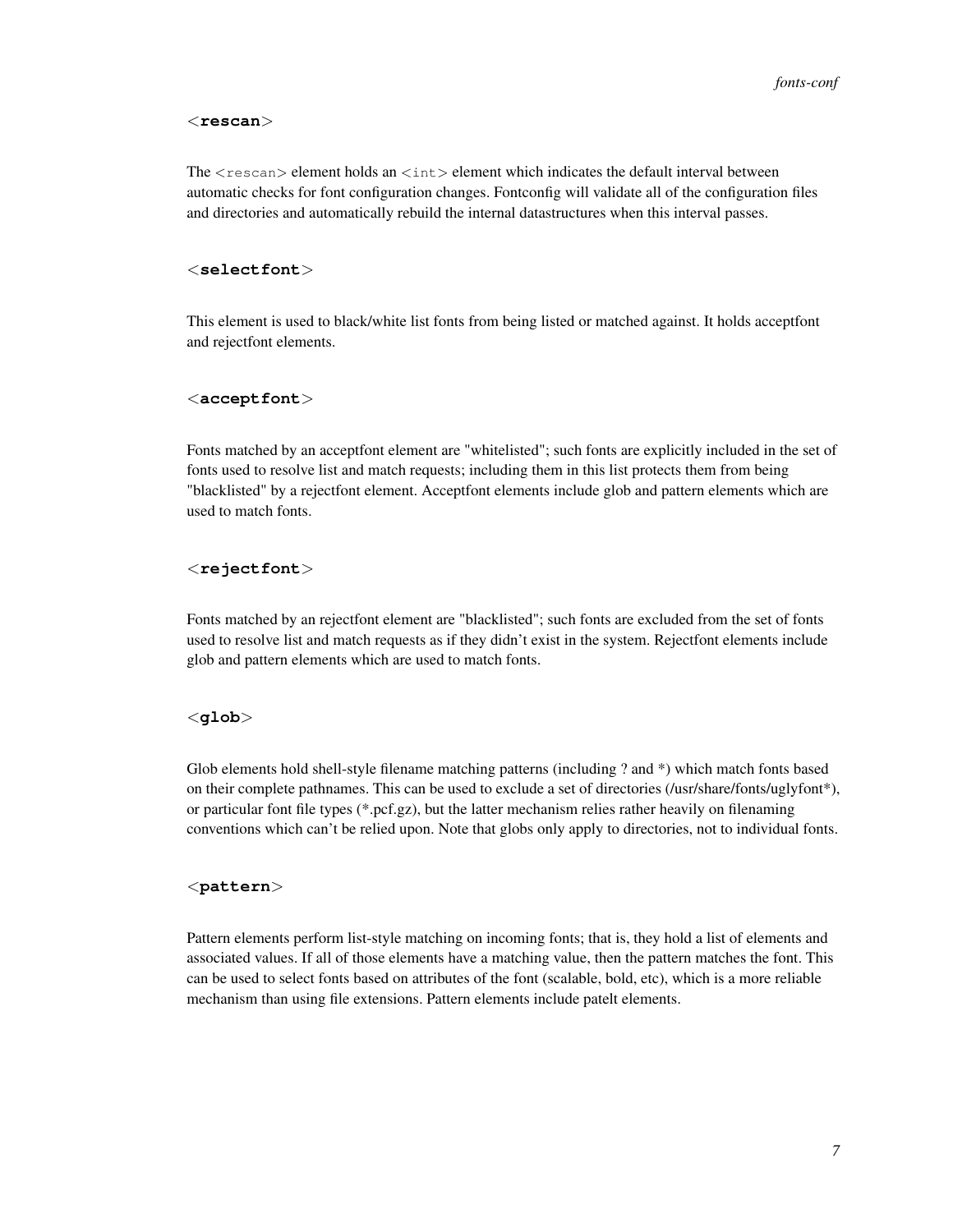#### <**patelt name="property"**>

Patelt elements hold a single pattern element and list of values. They must have a 'name' attribute which indicates the pattern element name. Patelt elements include int, double, string, matrix, bool, charset and const elements.

#### <**match target="pattern"**>

This element holds first a (possibly empty) list of <test> elements and then a (possibly empty) list of <edit> elements. Patterns which match all of the tests are subjected to all the edits. If 'target' is set to "font" instead of the default "pattern", then this element applies to the font name resulting from a match rather than a font pattern to be matched. If 'target' is set to "scan", then this element applies when the font is scanned to build the fontconfig database.

#### <**test qual="any" name="property" target="default" compare="eq"**>

This element contains a single value which is compared with the target ('pattern', 'font', 'scan' or 'default') property "property" (substitute any of the property names seen above). 'compare' can be one of "eq", "not\_eq", "less", "less\_eq", "more", or "more\_eq". 'qual' may either be the default, "any", in which case the match succeeds if any value associated with the property matches the test value, or "all", in which case all of the values associated with the property must match the test value. When used in a <match target="font"> element, the target= attribute in the <test> element selects between matching the original pattern or the font. "default" selects whichever target the outer <match> element has selected.

#### <**edit name="property" mode="assign" binding="weak"**>

This element contains a list of expression elements (any of the value or operator elements). The expression elements are evaluated at run-time and modify the property "property". The modification depends on whether "property" was matched by one of the associated  $\lt$ test $>$  elements, if so, the modification may affect the first matched value. Any values inserted into the property are given the indicated binding ("strong", "weak" or "same") with "same" binding using the value from the matched pattern element. 'mode' is one of:

| Mode             | With Match             | Without Match          |
|------------------|------------------------|------------------------|
|                  |                        |                        |
| "assign"         | Replace matching value | Replace all values     |
| "assign_replace" | Replace all values     | Replace all values     |
| "prepend"        | Insert before matching | Insert at head of list |
| "prepend_first"  | Insert at head of list | Insert at head of list |
| "append"         | Append after matching  | Append at end of list  |
| "append_last"    | Append at end of list  | Append at end of list  |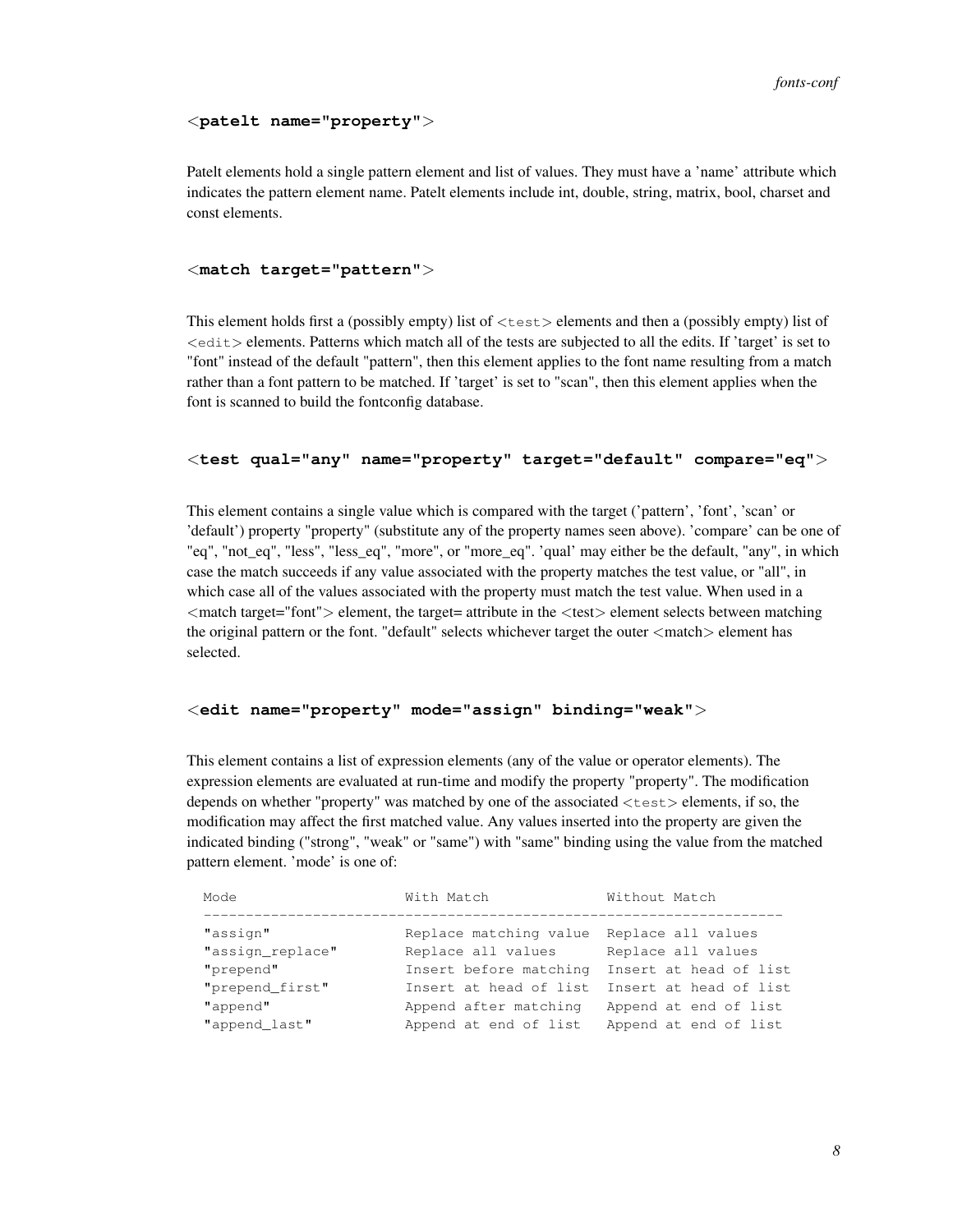#### <**int**>**,** <**double**>**,** <**string**>**,** <**bool**>

These elements hold a single value of the indicated type. <bool> elements hold either true or false. An important limitation exists in the parsing of floating point numbers -- fontconfig requires that the mantissa start with a digit, not a decimal point, so insert a leading zero for purely fractional values (e.g. use 0.5 instead of .5 and -0.5 instead of -.5).

#### <**matrix**>

This element holds the four  $\langle$  double  $\rangle$  elements of an affine transformation.

#### <**name**>

Holds a property name. Evaluates to the first value from the property of the font, not the pattern.

#### <**const**>

Holds the name of a constant; these are always integers and serve as symbolic names for common font values:

| Constant             | Property | Value    |
|----------------------|----------|----------|
| thin                 | weight   | 0        |
| extralight           | weight   | 40       |
| ultralight           | weight   | 40       |
| light                | weight   | 50       |
| book                 | weight   | 75       |
| regular              | weight   | 80       |
| normal               | weight   | 80       |
| medium               | weight   | 100      |
| demibold             | weight   | 180      |
| semibold             | weight   | 180      |
| bold                 | weight   | 200      |
| extrabold            | weight   | 205      |
| black                | weight   | 210      |
| heavy                | weight   | 210      |
| roman                | slant    | $\Omega$ |
| italic               | slant    | 100      |
| oblique              | slant    | 110      |
| ultracondensed width |          | 50       |
| extracondensed width |          | 63       |
| condensed            | width    | 75       |
| semicondensed        | width    | 87       |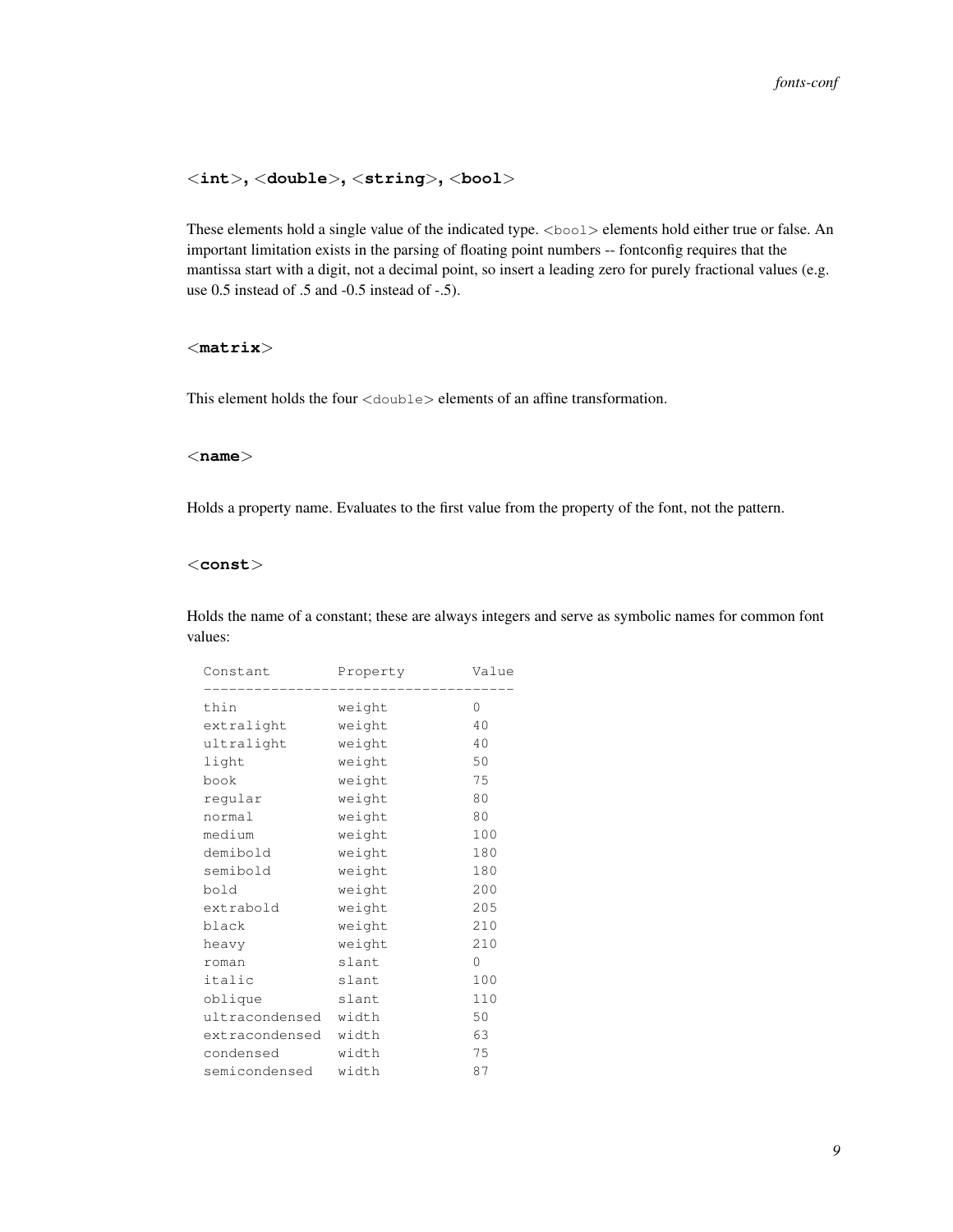| normal        | width     | 100 |
|---------------|-----------|-----|
| semiexpanded  | width     | 113 |
| expanded      | width     | 125 |
| extraexpanded | width     | 150 |
| ultraexpanded | width     | 200 |
| proportional  | spacing   | 0   |
| dual          | spacing   | 90  |
| mono          | spacing   | 100 |
| charcell      | spacing   | 110 |
| unknown       | rgba      | 0   |
| rqb           | rgba      | 1   |
| bgr           | rgba      | 2   |
| vrgb          | rgba      | 3   |
| vbqr          | rqba      | 4   |
| none          | rqba      | 5   |
| hintnone      | hintstyle | 0   |
| hintslight    | hintstyle | 1   |
| hintmedium    | hintstyle | 2   |
| hintfull      | hintstyle | 3   |
|               |           |     |

#### <**or**>**,** <**and**>**,** <**plus**>**,** <**minus**>**,** <**times**>**,** <**divide**>

These elements perform the specified operation on a list of expression elements.  $\langle \text{or} \rangle$  and  $\langle \text{and} \rangle$  are boolean, not bitwise.

<**eq**>**,** <**not\_eq**>**,** <**less**>**,** <**less\_eq**>**,** <**more**>**,** <**more\_eq**>

These elements compare two values, producing a boolean result.

#### <**not**>

Inverts the boolean sense of its one expression element

#### $\langle$ if $>$

This element takes three expression elements; if the value of the first is true, it produces the value of the second, otherwise it produces the value of the third.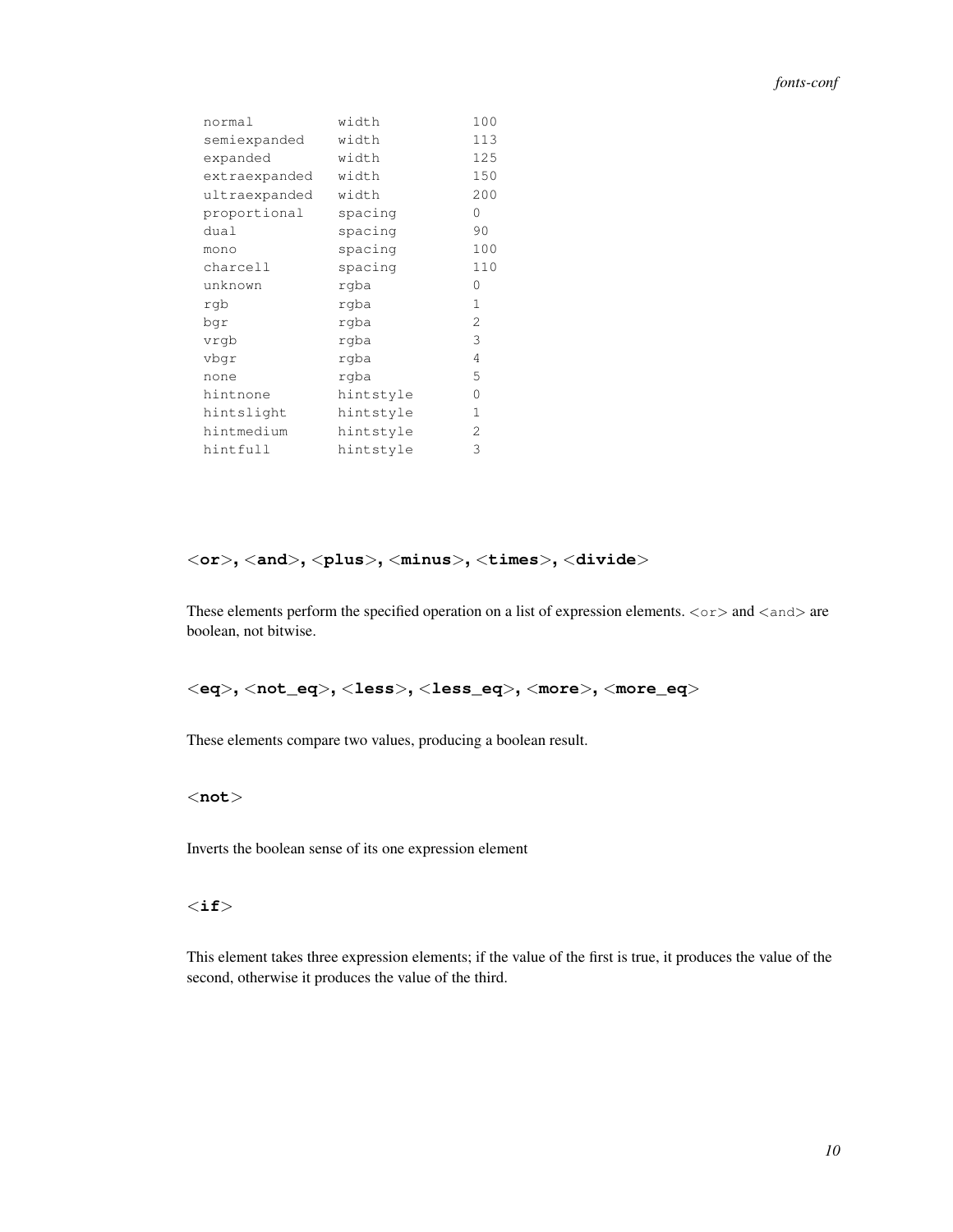<**alias**>

Alias elements provide a shorthand notation for the set of common match operations needed to substitute one font family for another. They contain a  $\leq$  family  $>$  element followed by optional  $\leq$  prefer $>$ ,  $\langle$  accept $\rangle$  and  $\langle$  default $\rangle$  elements. Fonts matching the  $\langle$  family $\rangle$  element are edited to prepend the list of  $\langle$ prefer>ed families before the matching  $\langle$ family>, append the  $\langle$ accept>able families after the matching  $\langle$  family $\rangle$  and append the  $\langle$  default $\rangle$  families to the end of the family list.

<**family**>

Holds a single font family name

#### <**prefer**>**,** <**accept**>**,** <**default**>

These hold a list of  $\langle$  family> elements to be used by the  $\langle$ alias> element.

### **EXAMPLE CONFIGURATION FILE**

#### **System configuration file**

This is an example of a system-wide configuration file

```
<?xml version="1.0"?>
<!DOCTYPE fontconfig SYSTEM "fonts.dtd">
<!-- /etc/fonts/fonts.conf file to configure system font access -->
<fontconfig>
\lt ! --Find fonts in these directories
--&<dir>/usr/share/fonts</dir>
<dir>/usr/X11R6/lib/X11/fonts</dir>
<! --Accept deprecated 'mono' alias, replacing it with 'monospace'
--&<match target="pattern">
<test qual="any" name="family"><string>mono</string></test>
<edit name="family" mode="assign"><string>monospace</string></edit>
</match>
<!--Names not including any well known alias are given 'sans'
-->
<match target="pattern">
```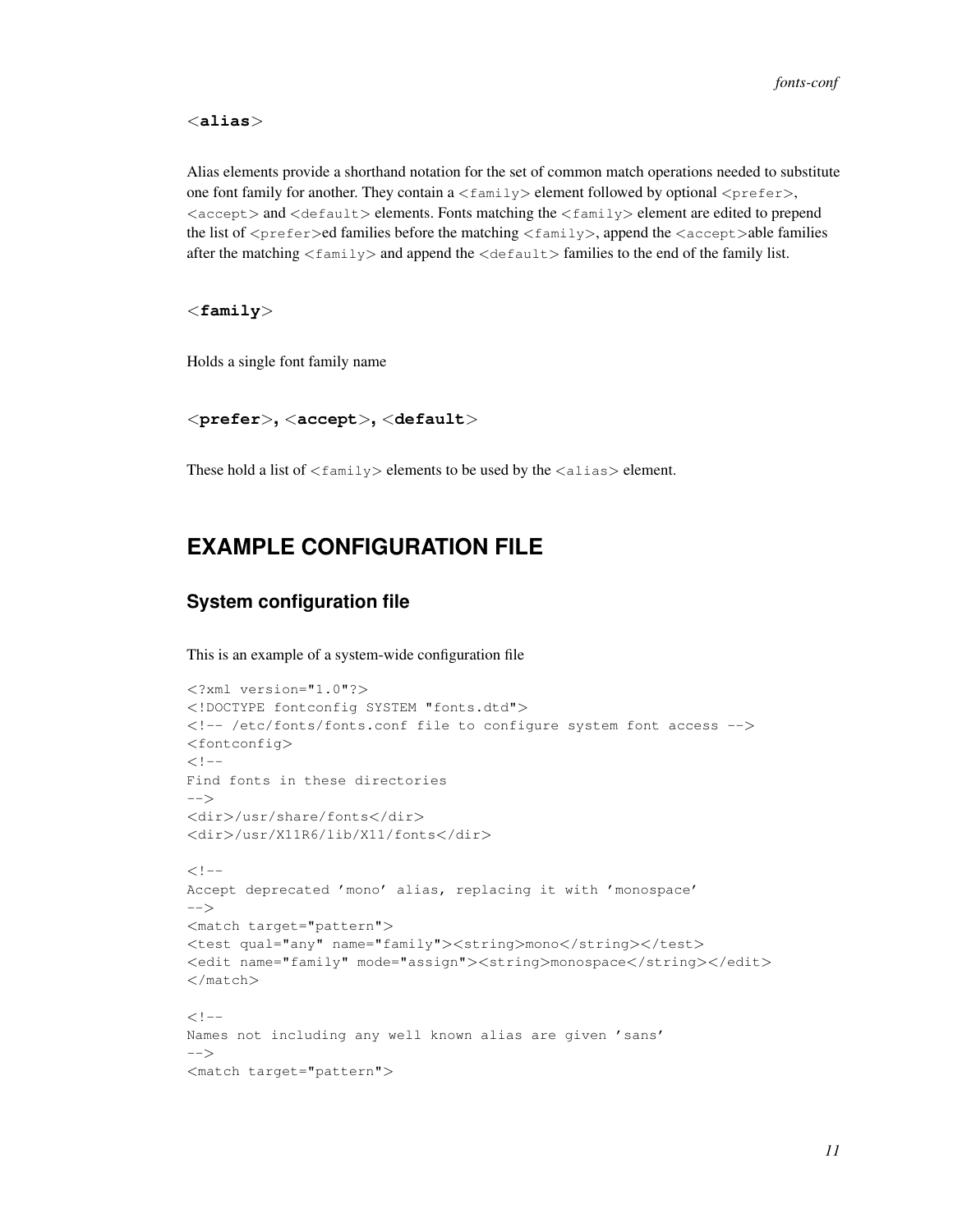#### *fonts-conf*

```
<test qual="all" name="family" mode="not_eq">sans</test>
<test qual="all" name="family" mode="not_eq">serif</test>
<test qual="all" name="family" mode="not_eq">monospace</test>
<edit name="family" mode="append_last"><string>sans</string></edit>
</match>
<! --Load per-user customization file, but don't complain
if it doesn't exist
--<include ignore_missing="yes">~/.fonts.conf</include>
<! --Load local customization files, but don't complain
if there aren't any
-->
<include ignore_missing="yes">conf.d</include>
<include ignore_missing="yes">local.conf</include>
<! --Alias well known font names to available TrueType fonts.
These substitute TrueType faces for similar Type1
faces to improve screen appearance.
--&><alias>
<family>Times</family>
<prefer><family>Times New Roman</family></prefer>
<default><family>serif</family></default>
</alias>
<alias>
<family>Helvetica</family>
<prefer><family>Arial</family></prefer>
<default><family>sans</family></default>
</alias>
<alias>
<family>Courier</family>
<prefer><family>Courier New</family></prefer>
<default><family>monospace</family></default>
</alias>
<!--Provide required aliases for standard names
Do these after the users configuration file so that
any aliases there are used preferentially
--&<alias>
<family>serif</family>
<prefer><family>Times New Roman</family></prefer>
</alias>
<alias>
<family>sans</family>
<prefer><family>Arial</family></prefer>
</alias>
```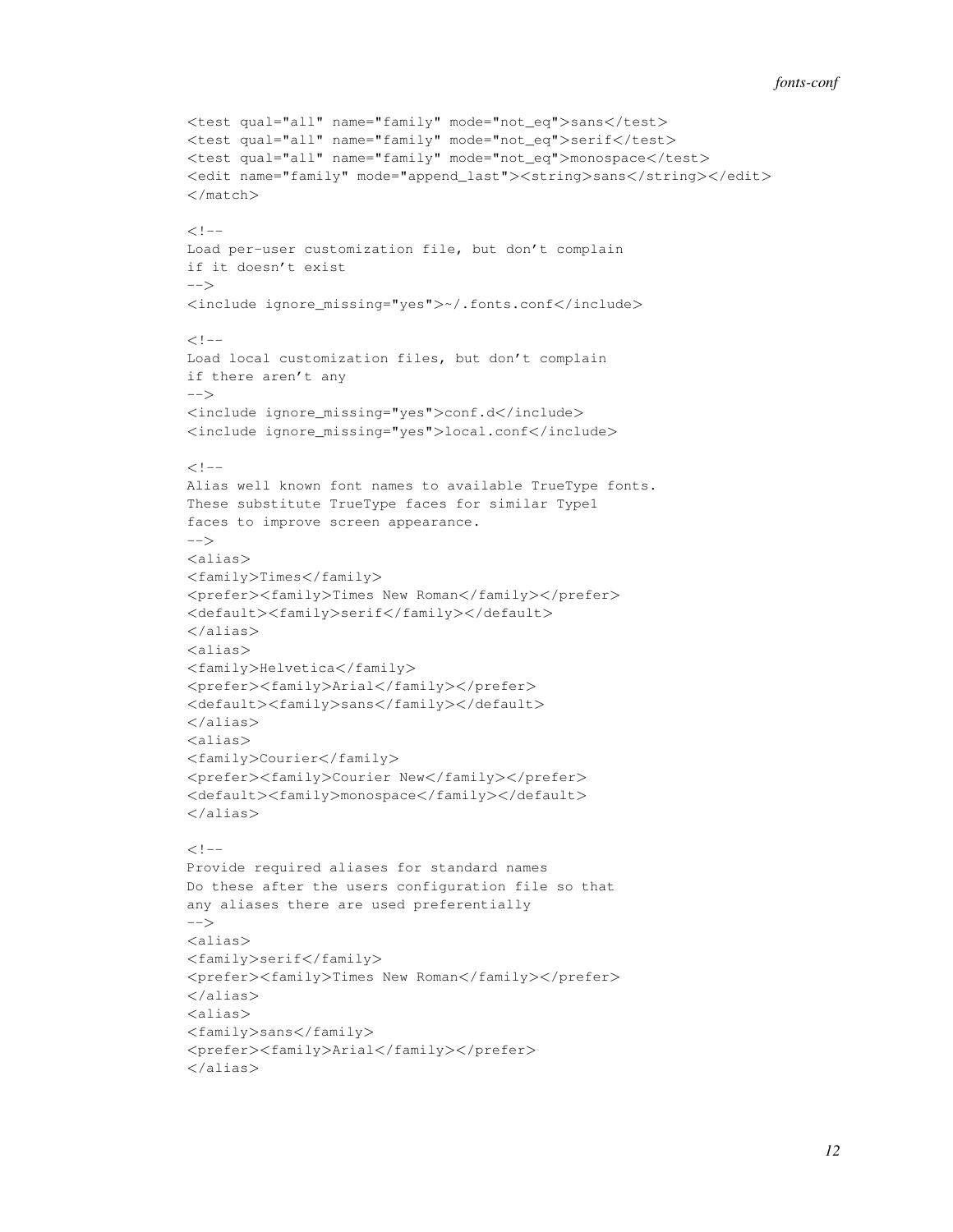```
<alias>
<family>monospace</family>
<prefer><family>Andale Mono</family></prefer>
</alias>
</fontconfig>
```
### **User configuration file**

This is an example of a per-user configuration file that lives in ~/.fonts.conf

```
<?xml version="1.0"?>
<!DOCTYPE fontconfig SYSTEM "fonts.dtd">
<!-- ~/.fonts.conf for per-user font configuration -->
<fontconfig>
<!--Private font directory
-->
<dir>~/.fonts</dir>
<! --use rgb sub-pixel ordering to improve glyph appearance on
LCD screens. Changes affecting rendering, but not matching
should always use target="font".
-->
<match target="font">
<edit name="rgba" mode="assign"><const>rgb</const></edit>
</match>
</fontconfig>
```
## **Files**

*fonts.conf* contains configuration information for the fontconfig library consisting of directories to look at for font information as well as instructions on editing program specified font patterns before attempting to match the available fonts. It is in xml format.

*conf.d* is the conventional name for a directory of additional configuration files managed by external applications or the local administrator. The filenames starting with decimal digits are sorted in lexicographic order and used as additional configuration files. All of these files are in xml format. The master fonts.conf file references this directory in an <include> directive.

*fonts.dtd* is a DTD that describes the format of the configuration files.